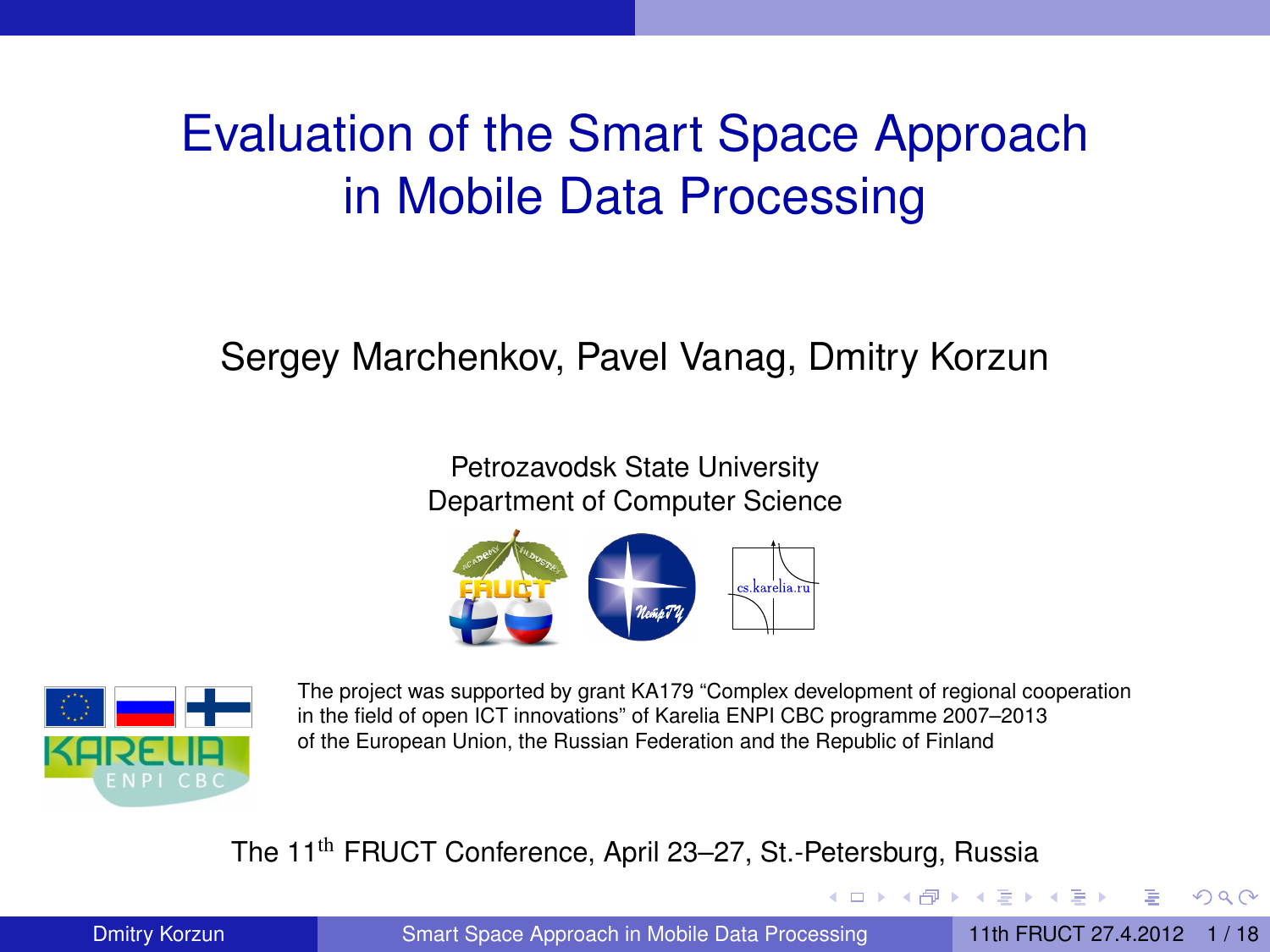### Table of Contents

1 [Motivation and Approach](#page-2-0)

2 [Experiment Scenario and Implementation](#page-7-0)

#### 3 [Evaluation Results](#page-13-0)

#### 4 [Conclusion](#page-17-0)

4 17 18  $\leftarrow$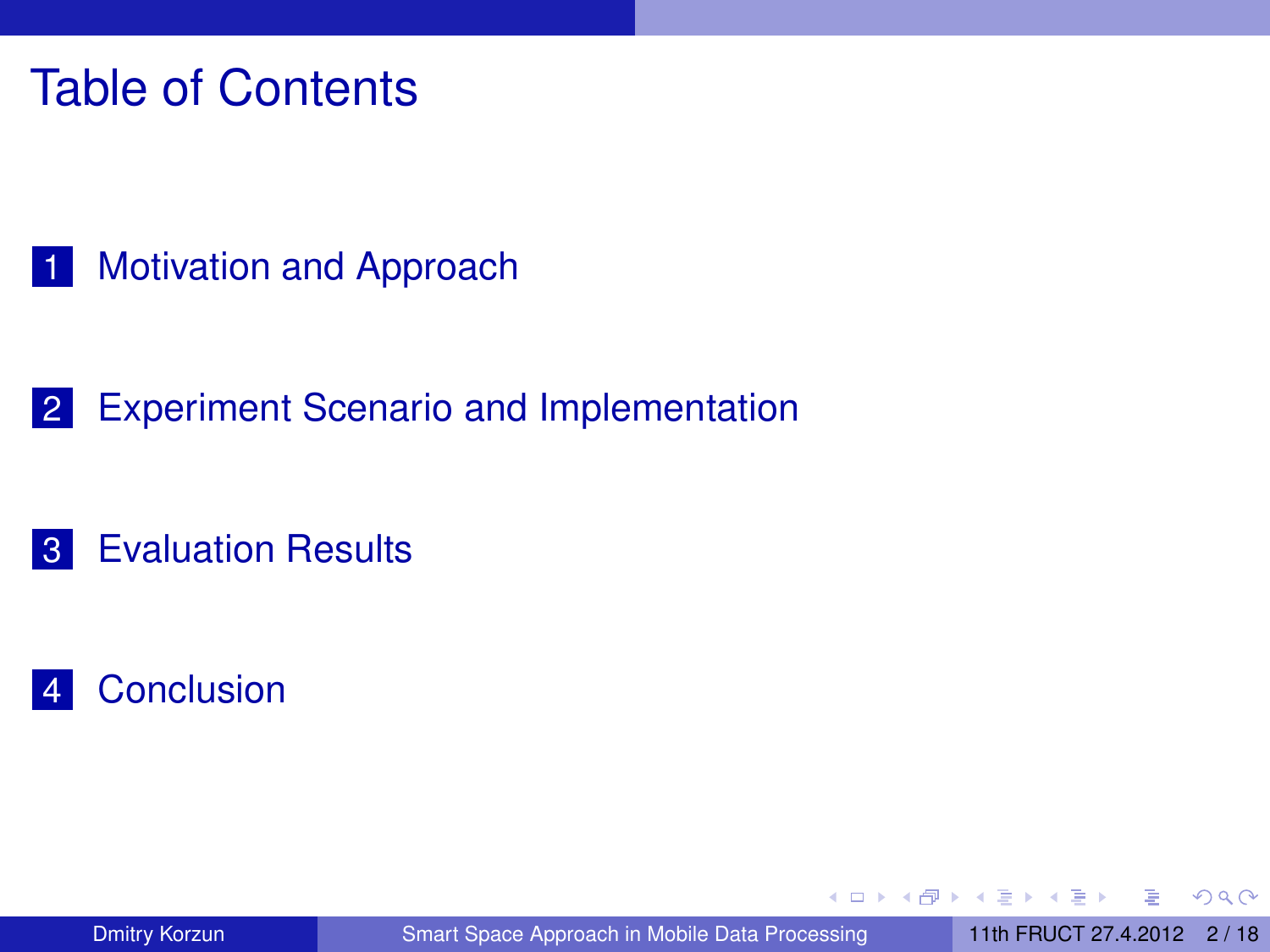# Lausanne Data Collection Campaign by NRC–Lausanne

- Nearly 200 individuals
- Duration of 17 months from Sep. 2009
- Nokia N95 mobile phone were used to collect the data
- Continuously collected spatial data
- Social interaction data
- **Phone use data**



 $+$   $+$   $+$   $-$ 

Dmitry Korzun Summart Space Approach in Mobile Data Processing 11th FRUCT 27.4.2012 3/18

<span id="page-2-0"></span> $\Omega$ 

医下半面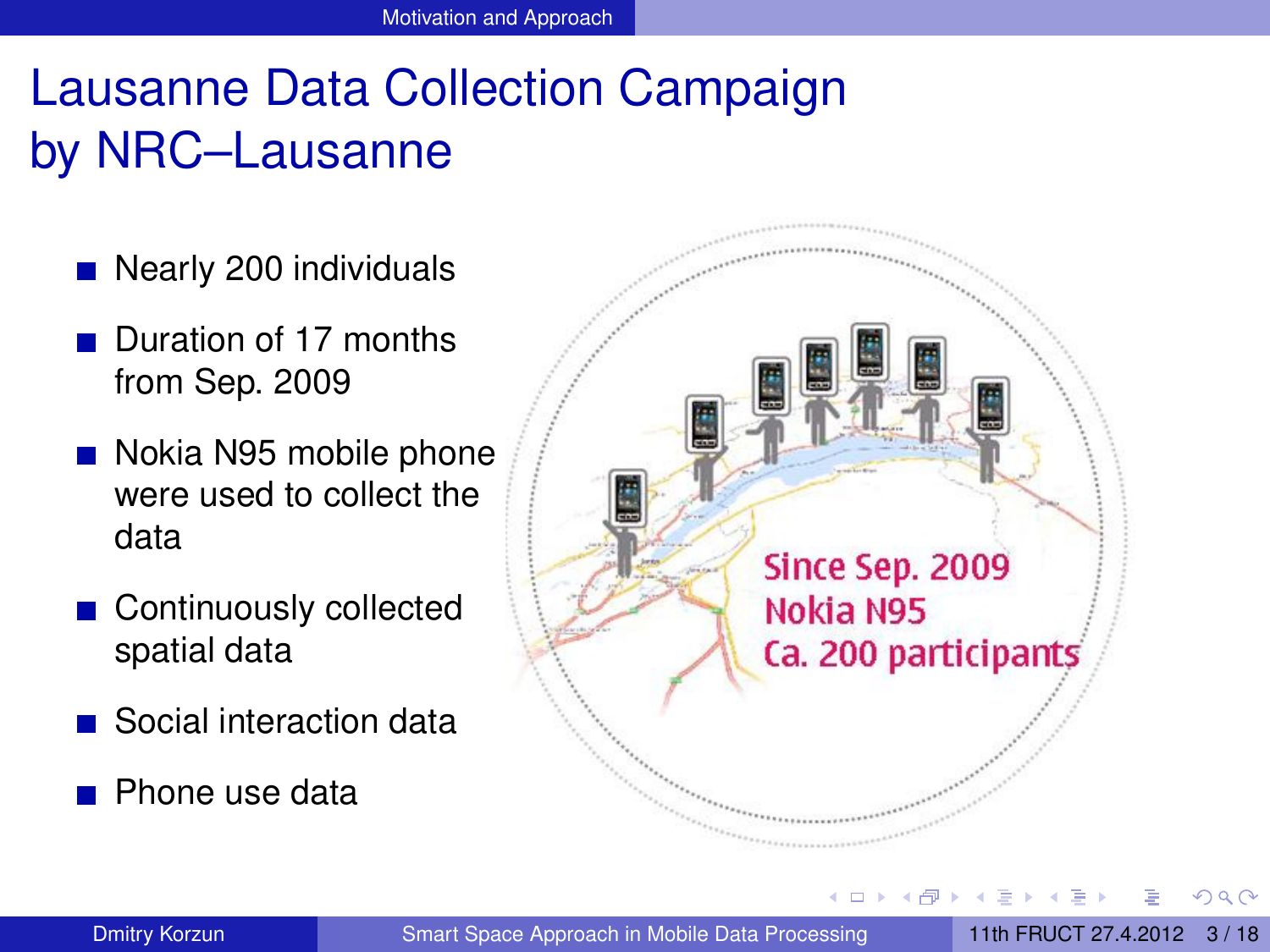#### Mobile Data Challenge by NRC–Lausanne

- Releases the Lausanne data (MDC Data Set) made available for the research community in Jan. 2012
- Two alternative tracks: Open Track and Dedicated Track
- Around 700 individual researchers registered, almost 500 challenge tasks were registered
- "Mobile Data Challenge by Nokia" workshop in connection with Pervasive 2012 (June 18th 2012, Newcastle, UK)



<span id="page-3-0"></span>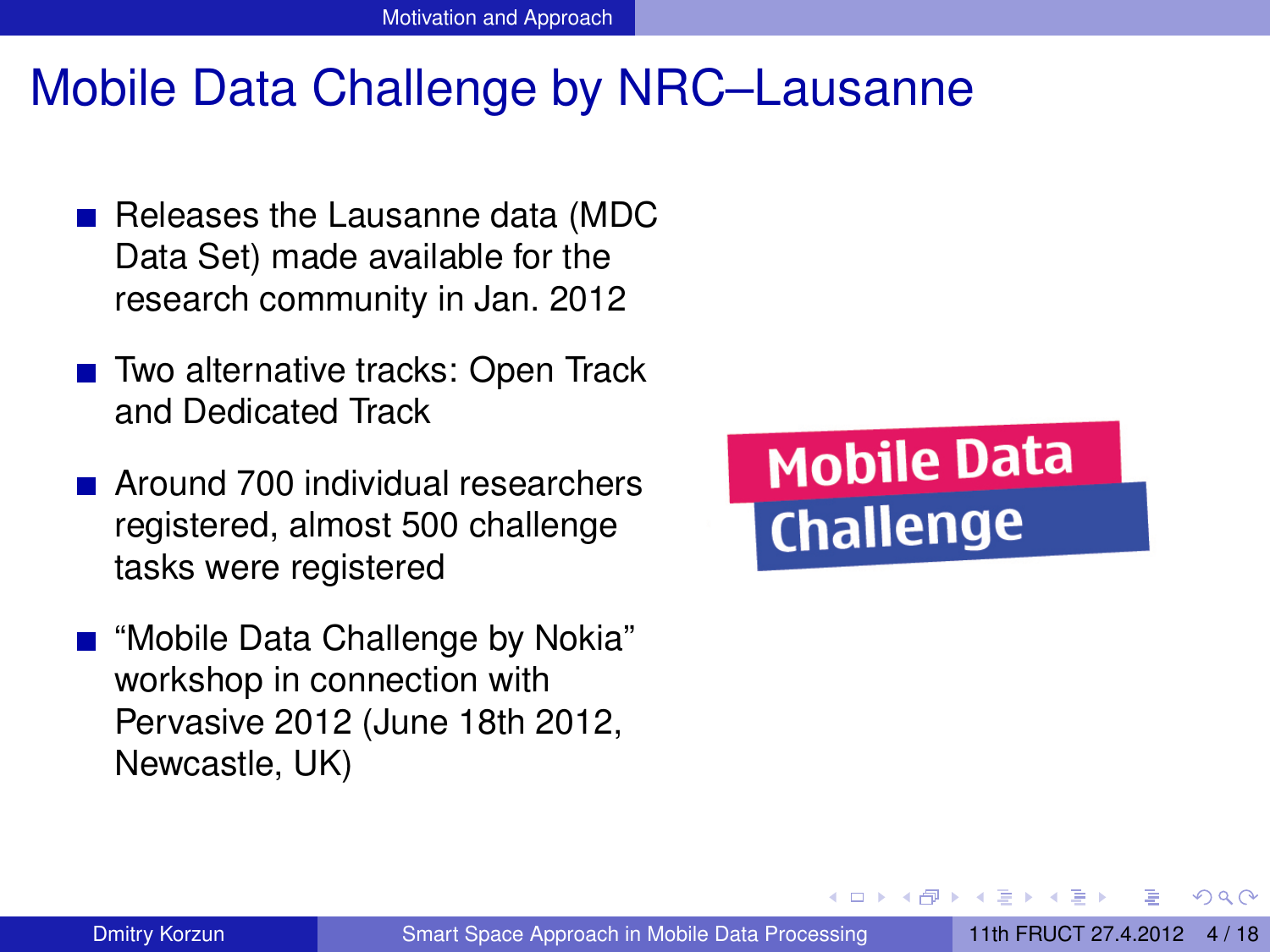### Characteristics of the MDC Data Set

- Data on 38 individuals, Sep. 2009 Apr. 2011
- Data size 17.7 GB
- $\blacksquare$  13 types of data:
	- $\triangleright$  accel scan of the accelerometer sensors
	- $\triangleright$  application application events
	- $\blacktriangleright$  bluetooth bluetooth devices seen by the user
	- $\blacktriangleright$  calendar calendar entries
	- $\triangleright$  calllog calls log
	- $\triangleright$  contacts contact entries
	- $\triangleright$  gps gps positions of the user
	- $\rightarrow$  gsm gsm cells that the user has seen
	- $\blacktriangleright$  media media found on the device
	- $\triangleright$  mediaplay information on how user had play media
	- $\triangleright$  process informations on the running processes
	- $\triangleright$  sys general system informations about the phone
	- $\triangleright$  wlan wlan devices seen by the user
	- $\triangleright$  wlan loc geo-position of the wlan access points

<span id="page-4-0"></span> $\Omega$ 

( ロ ) ( *同* ) ( ヨ ) ( ヨ )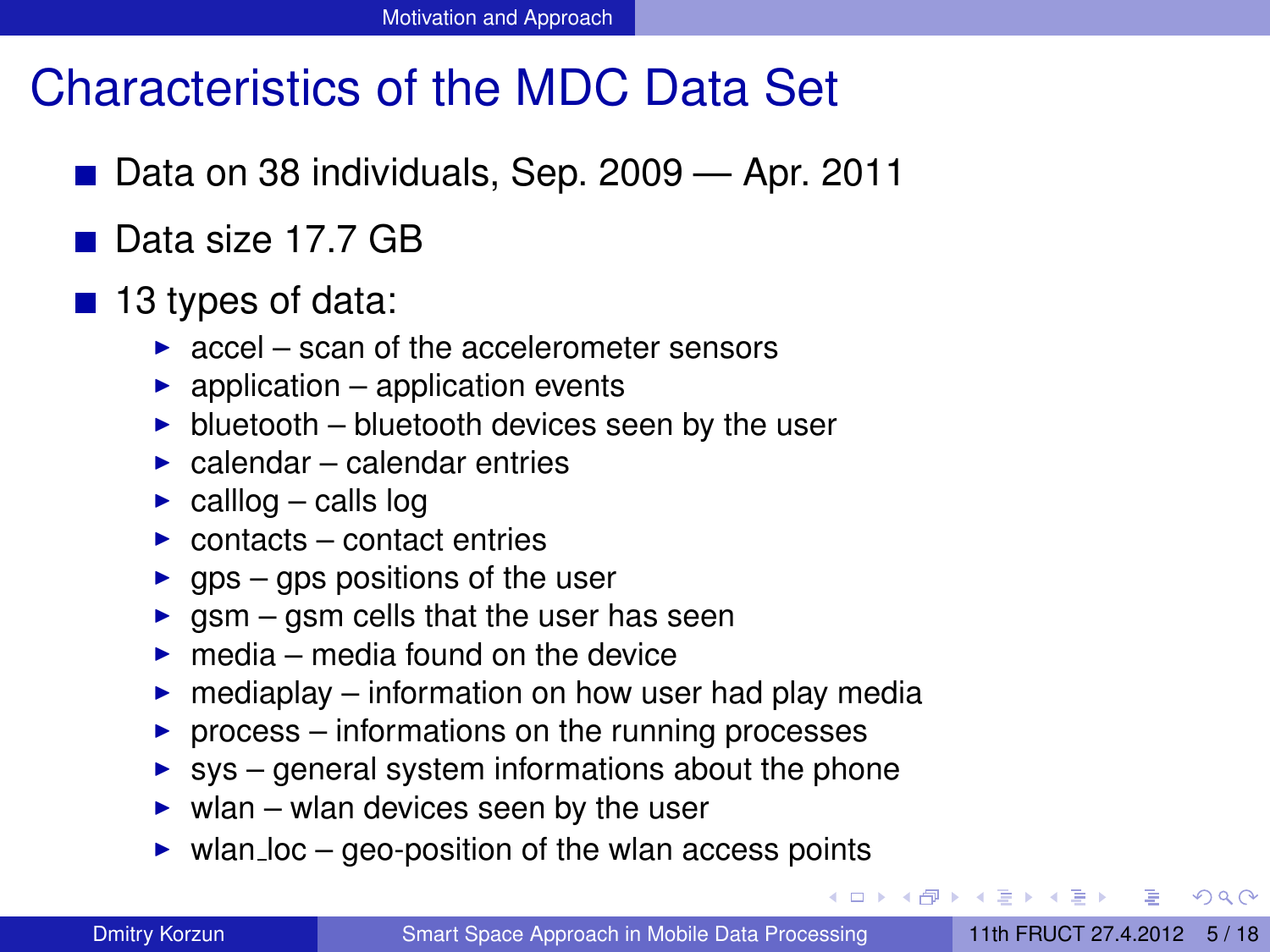#### Mobile data processing with Smart-M3



**Distributed** computing

- Many mobile participants, a lot of data
- Ontology-driven data processing
- **Dynamic data** sharing and knowledge reasoning

医单位 医单

4 ロ ト ィ *ロ* ト

Dmitry Korzun Summart Space Approach in Mobile Data Processing 11th FRUCT 27.4.2012 6/18

Þ

<span id="page-5-0"></span> $QQ$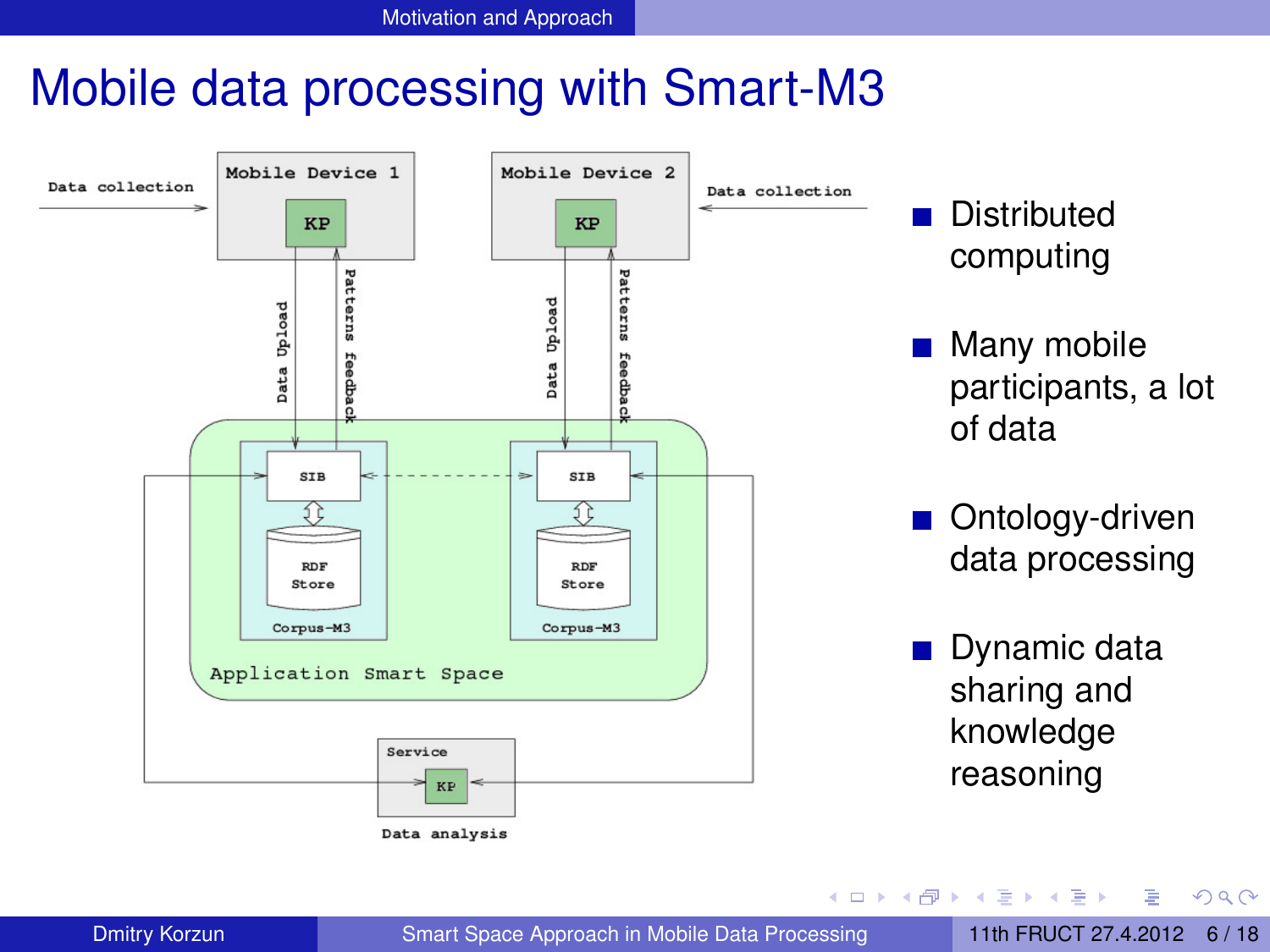#### Open questions

**1** Is it possible to apply ontological approach of Smart-M3?

- $\triangleright$  behavior traces of people living in their everyday lives
- $\triangleright$  RDF/OWL representation models
- $\triangleright$  operations with huge multi-person data amounts
- 2 Is it possible to effectively implement such applications?
	- $\blacktriangleright$  rapid development in problem-domain terms
	- $\blacktriangleright$  latest version of FRUCT developed Smart-M3 SDK

<span id="page-6-0"></span> $\Omega$ 

 $\overline{AB}$ 

4 FL 5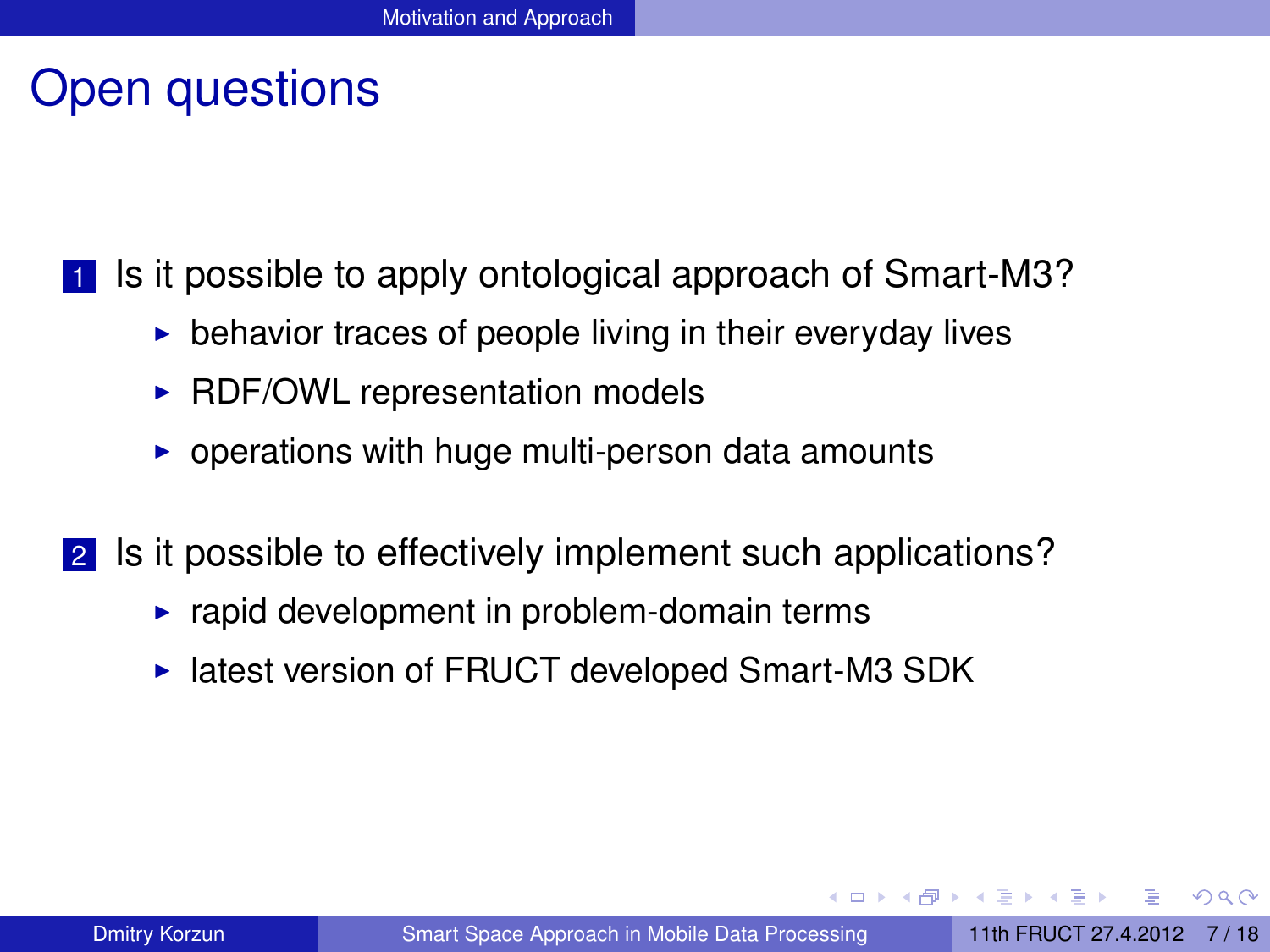

- OWL and standard dictionaries (FOAF, WGS84)
- $\blacksquare$  The modularity allows adaptation to changes
- SmartSlog OWL-to-code generator

<span id="page-7-0"></span> $QQ$ 

 $\mathbb{B}$  is a  $\mathbb{B}$  is

 $\leftarrow$   $\Box$   $\rightarrow$   $\leftarrow$   $\leftarrow$   $\Box$   $\rightarrow$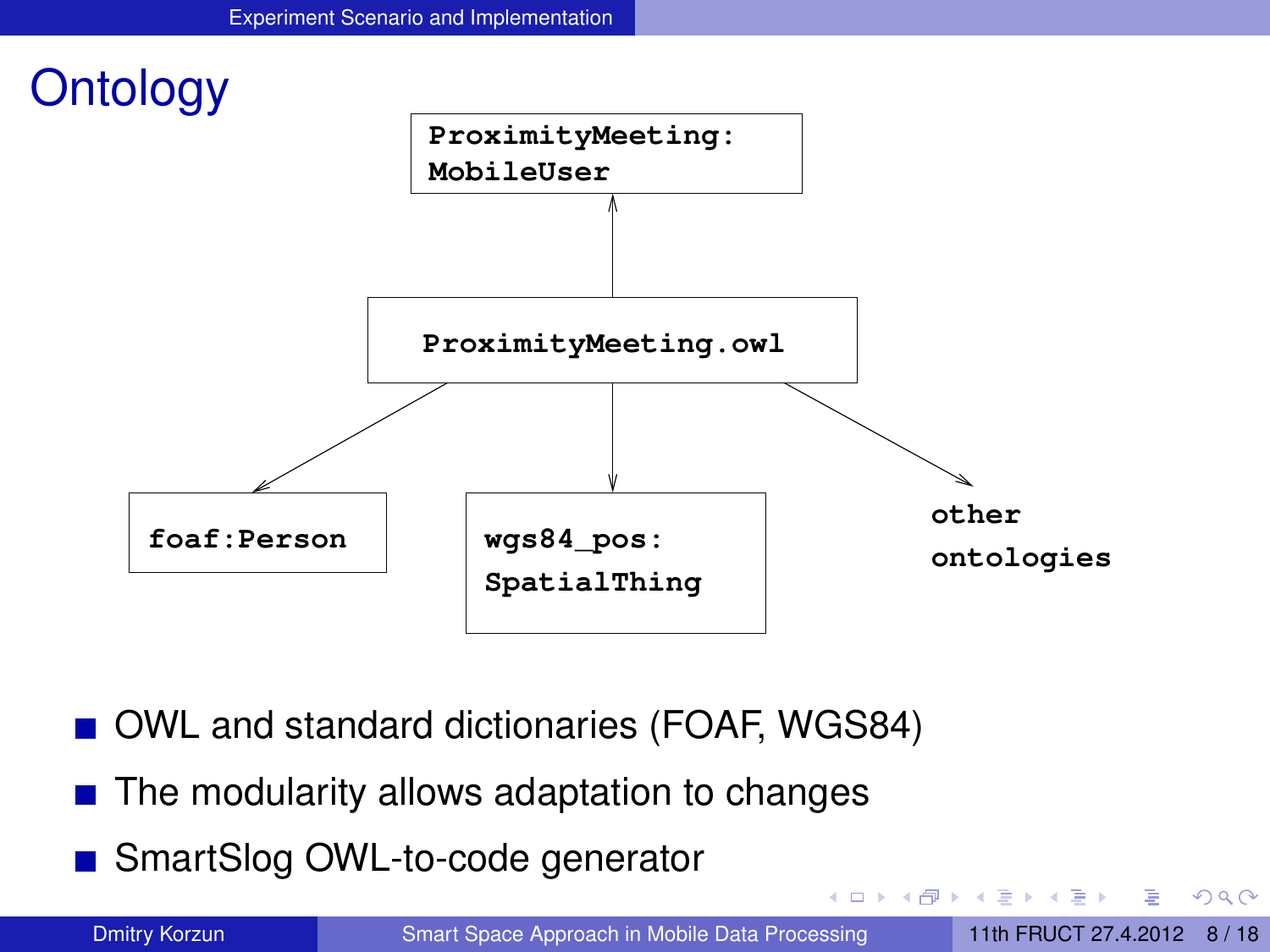#### Scenario: "Who is near?"



Mobile users *A*, . . . , *F* share their sensed data

Reasoners derive knowledge (operationally)

Dmitry Korzun Summart Space Approach in Mobile Data Processing 11th FRUCT 27.4.2012 9/18

a miller 4. 何  $\mathbf{h}$ 

<span id="page-8-0"></span> $QQ$ 

ほうしゅぼう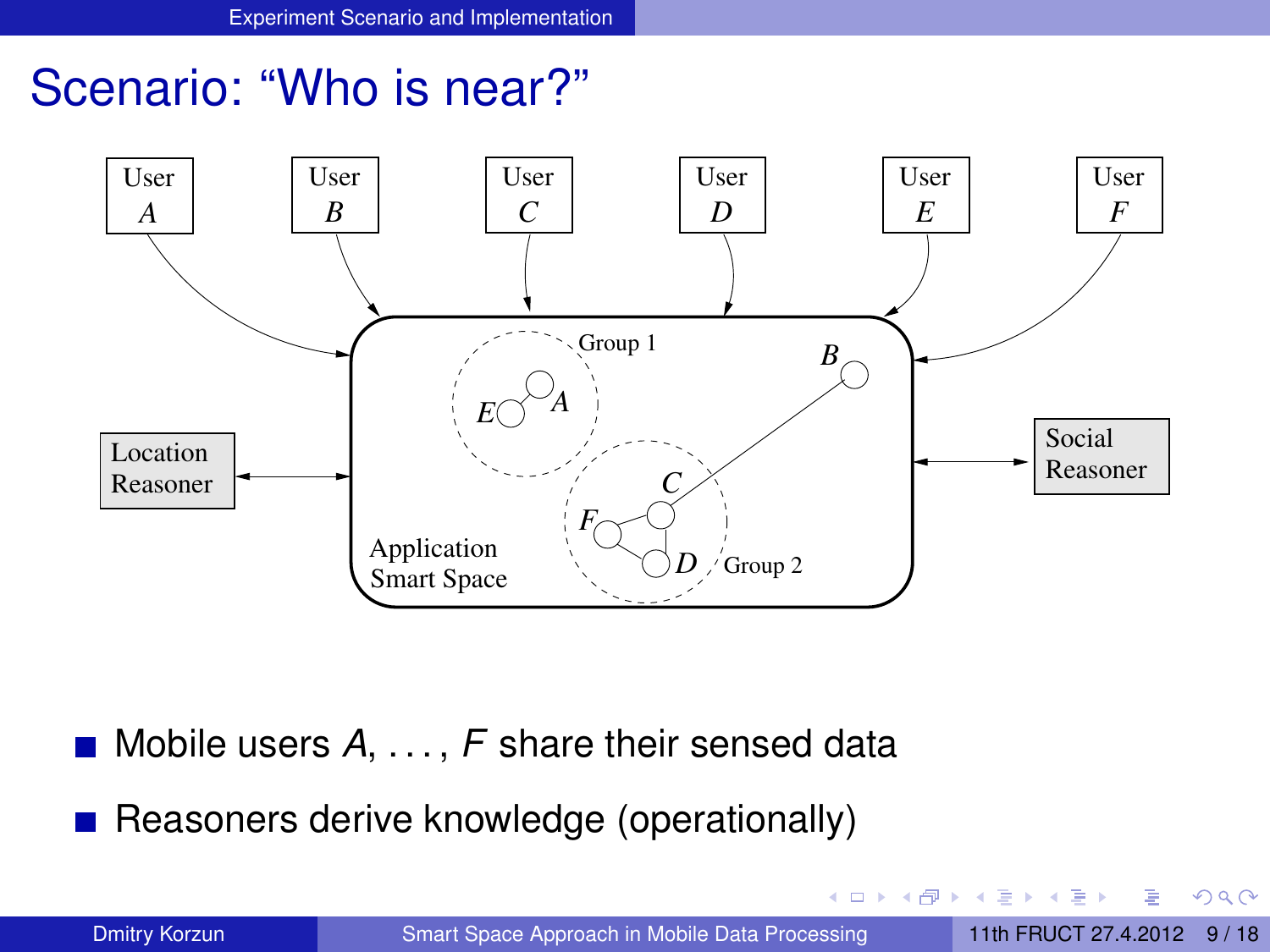#### **Architecture**



- User KP *i* simulates its user by reading own trace produced from the MDC data set for *n* users
- Reasoner KPs operates as in the real scenario

イロト イ押ト イヨト イヨト

<span id="page-9-0"></span> $QQ$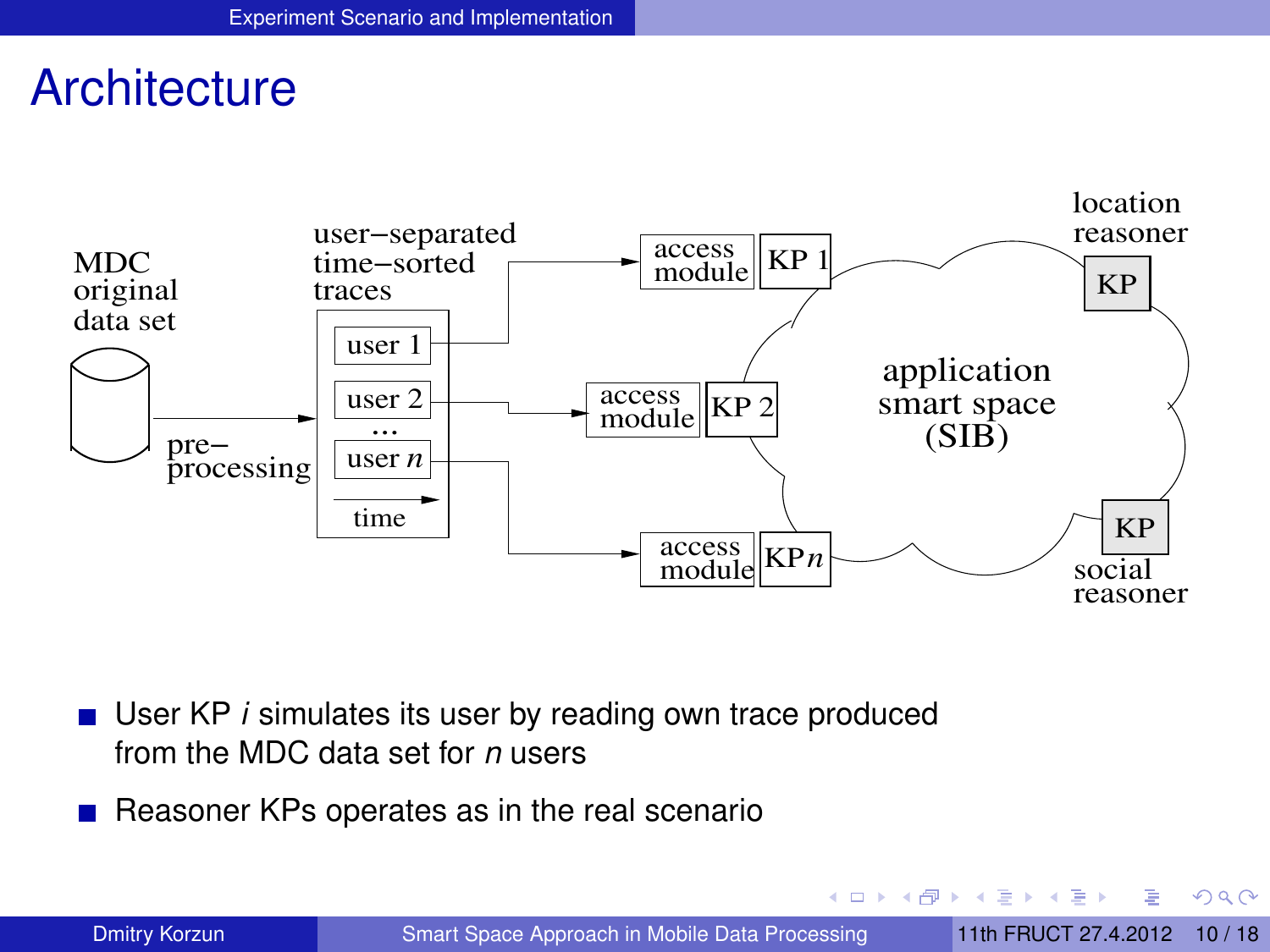#### User KP: associated with a mobile user

- Ontology-driven data processing: RDF and OWL representation models
- Change over time the smart space: accessing SIB by SSAP



User KP makes low load: join, insert, upd[ate](#page-9-0)[s,](#page-11-0) [l](#page-9-0)[ea](#page-10-0)[v](#page-11-0)[e](#page-6-0)

<span id="page-10-0"></span>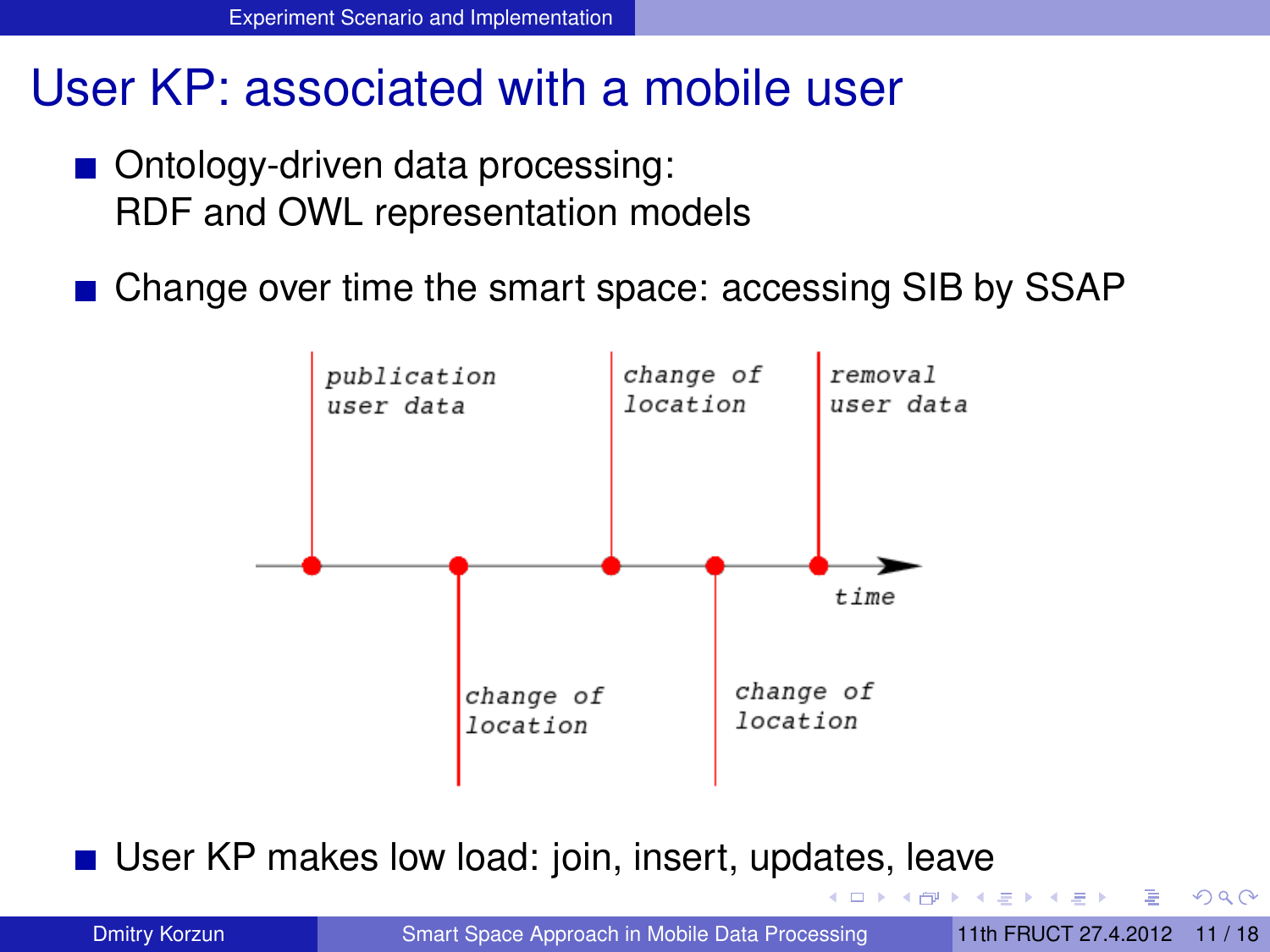#### Location Reasoner: searching users nearby

- **Personalization: reasoning is for a given user**
- KP detects when other users are close
	- $\triangleright$  with a given radius
- **Dynamic knowledge reasoning** 
	- $\triangleright$  Search queries to the space
	- $\blacktriangleright$  Subscription
- <span id="page-11-0"></span> $\blacksquare$  Focus is on the performance
	- $\blacktriangleright$  Accessing the data
	- $\blacktriangleright$  Local reasoning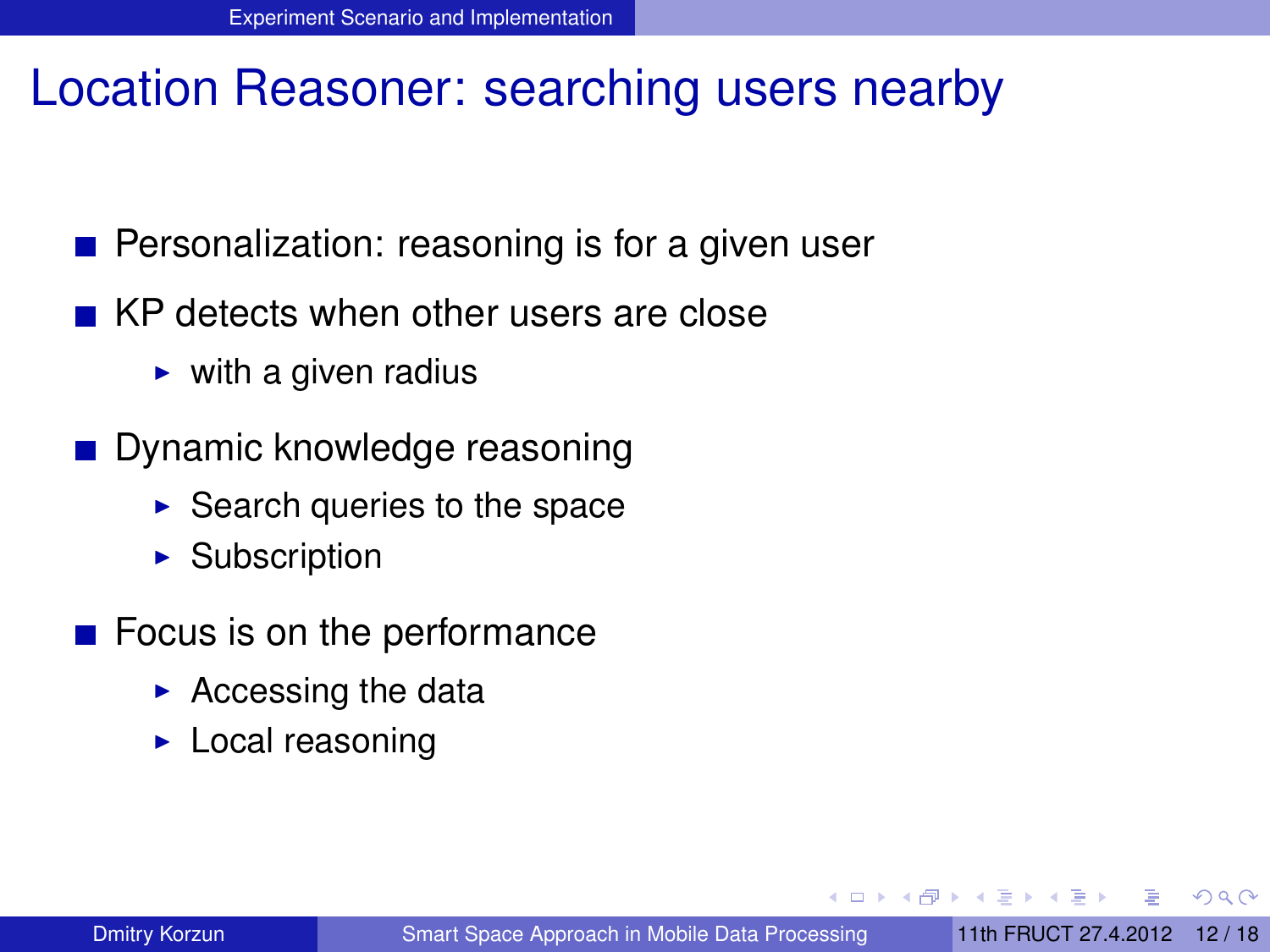### Samples construction

- A sample is produced for each  $n \in [1, 30]$ , all run on the same physical machine and start at the same time
- **User KP reads the next event data every**  $\delta$  **seconds**  $\delta = 5, 10$  seconds and at least 100 read events
- User KP
	- $\blacktriangleright$   $U_{\text{loc}}$ : local transformation "sensed data  $\rightarrow$  OWL/RDF"
	- $\triangleright$   $U_{\rm ss}$ : access operation for publishing the data to the space
- Reasoner KP
	- $\blacktriangleright$   $R_{\text{loc}}$ : search query construction locally
	- $\triangleright$   $R_{ss}$ : access operation for resolving the query
	- $\triangleright$   $R_{\text{rsn}}$ : local reasoning based on the reply
- Median (Q<sub>50%</sub>), average and percentiles (*Q*10%, *Q*25%, *Q*75%, *Q*90%[\)](#page-11-0)

<span id="page-12-0"></span> $\Omega$ 

 $($  m  $\rightarrow$   $\rightarrow$   $\stackrel{\frown}{\blacksquare}$   $\rightarrow$   $\rightarrow$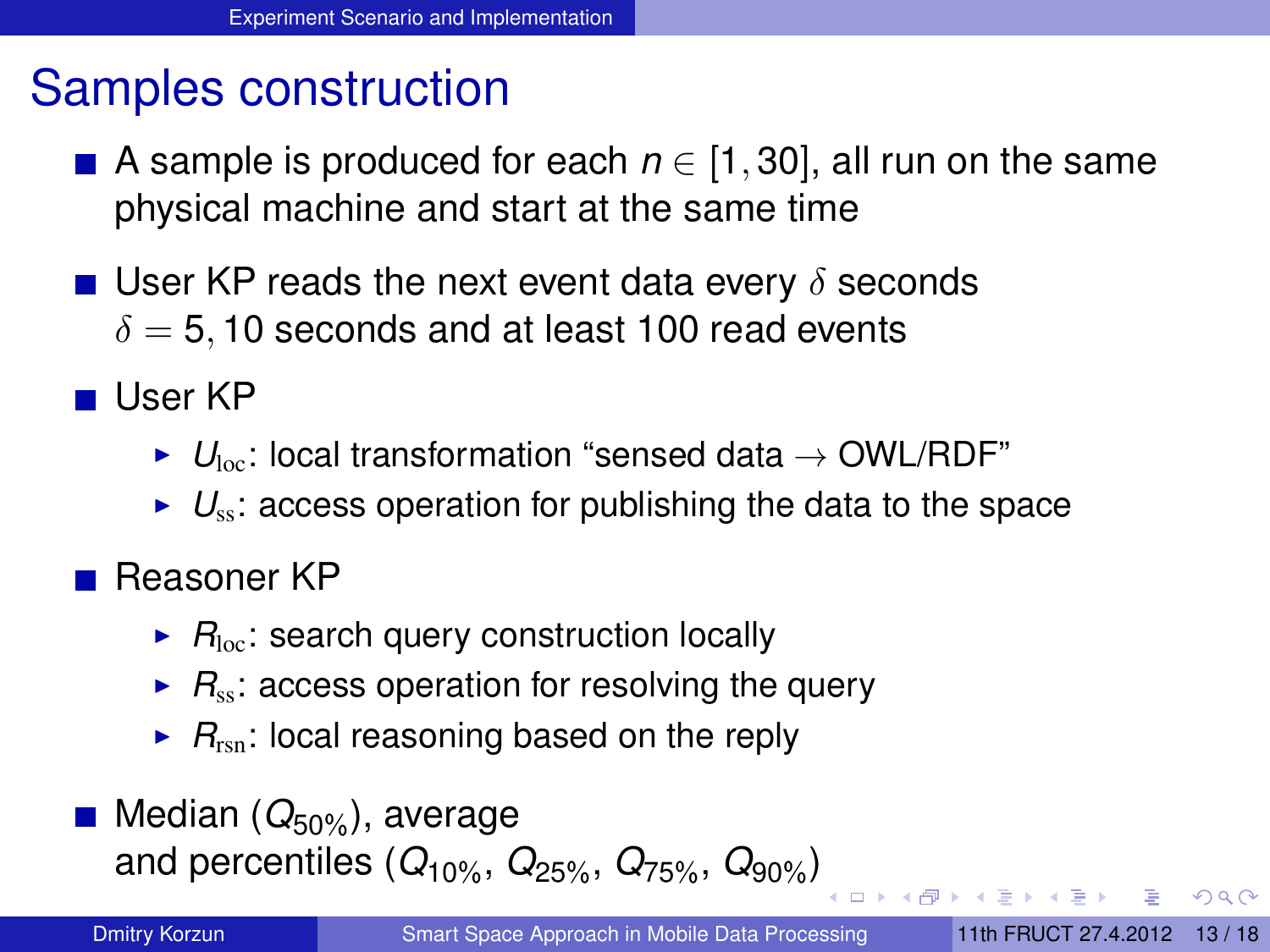### Local processing performance:  $U_{\text{trs}}$  and  $R_{\text{ptr}}$

- No significant dependency on the number of participating users *n*
- Median, average and percentiles for each sample for given *n*, then averaged over all  $n \in [1, 30]$
- **T** Translation of a small set of personal sensed data  $(U_{\text{trs}})$  and construction of knowledge pattern  $(R_{\text{ptr}})$  are fast and comparable each with another

| $\omega_{90\%}$ | $Q_{75\%}$ |                                             | median   average                                                       | $Q_{25\%}$                     | $Q_{10\%}$ |
|-----------------|------------|---------------------------------------------|------------------------------------------------------------------------|--------------------------------|------------|
|                 |            |                                             | $U_{\text{trs}}$   0,7733   0,0264   0,0206   0,1978   0,0184   0,0172 |                                |            |
|                 |            | $ R_{\text{prn}} $ 0,7984   0,0437   0,0357 |                                                                        | $0,2211$   $0,0314$   $0,0286$ |            |

- Median is lower than average: the majority of samples is fast and there are a few high picks
- User KP can run on low-performance mobile devices like phones

<span id="page-13-0"></span> $\Omega$ 

イロト イ押ト イヨト イヨトー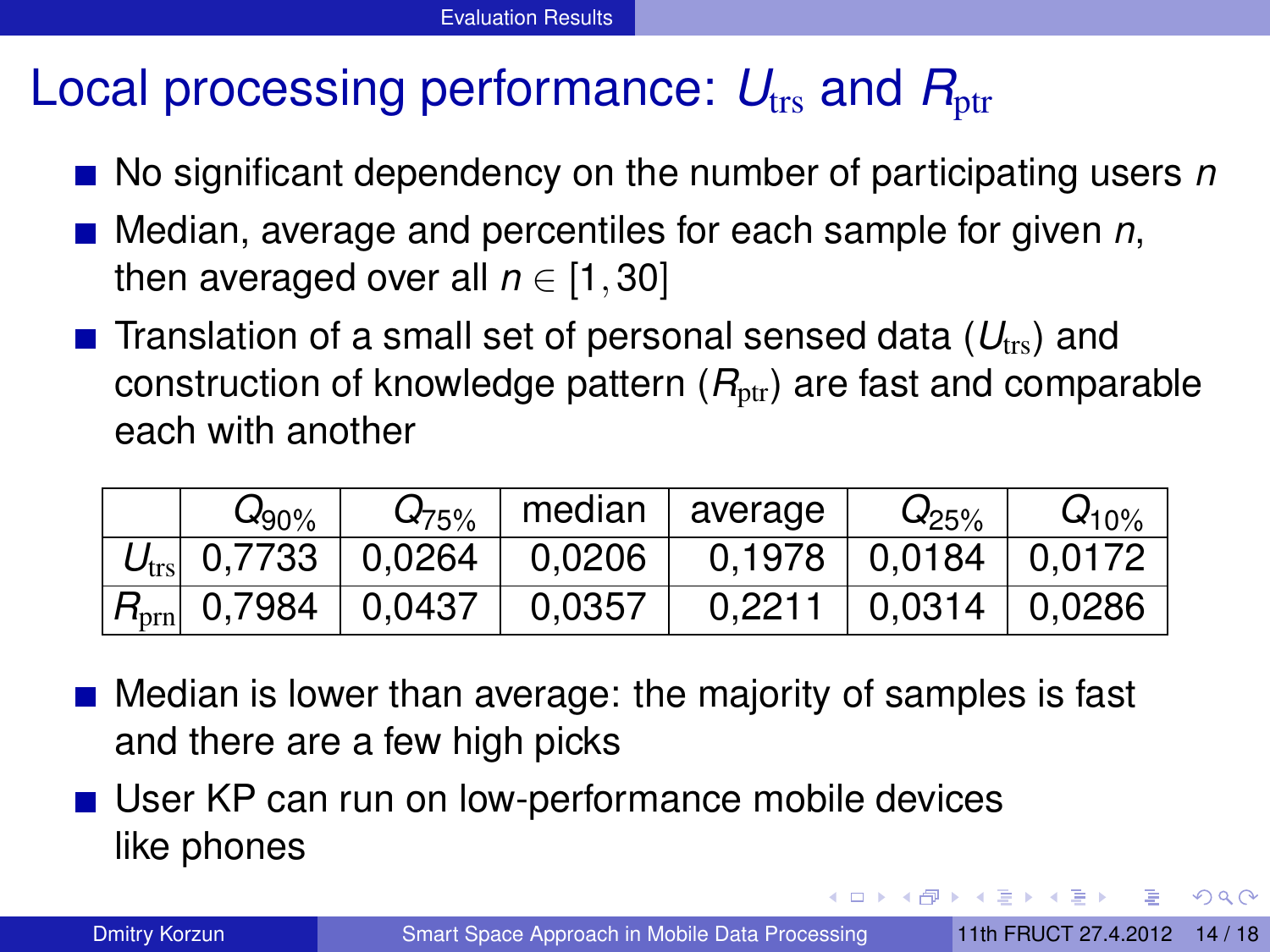### Access time of user KP:  $U_{ss}$

#### ■ User KP publishes a portion of personal sensed data



Dependence on the number of users *n*, slow growth Relatively small, less than 1 second

Dmitry Korzun [Smart Space Approach in Mobile Data Processing](#page-0-0) 11th FRUCT 27.4.2012 [15 / 18](#page-0-1)

 $-$ 

<span id="page-14-0"></span>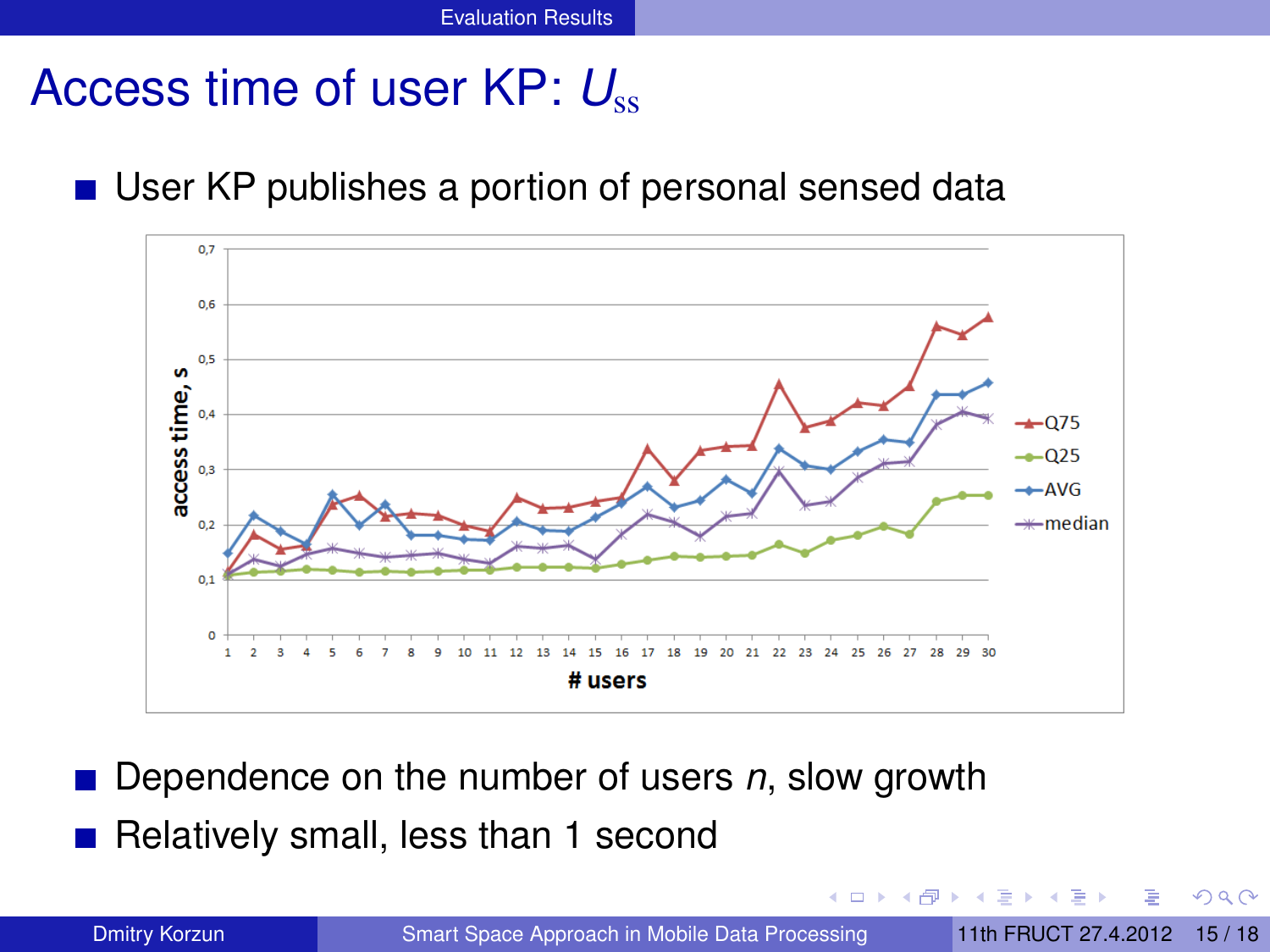### Access time of reasoner KP: R<sub>ss</sub>

#### ■ User KP queries the space for locations of all active users



Dependence on the number of users *n*, growth

■ About 1...2 seconds

Dmitry Korzun [Smart Space Approach in Mobile Data Processing](#page-0-0) 11th FRUCT 27.4.2012 [16 / 18](#page-0-1)

<span id="page-15-0"></span>4 0 5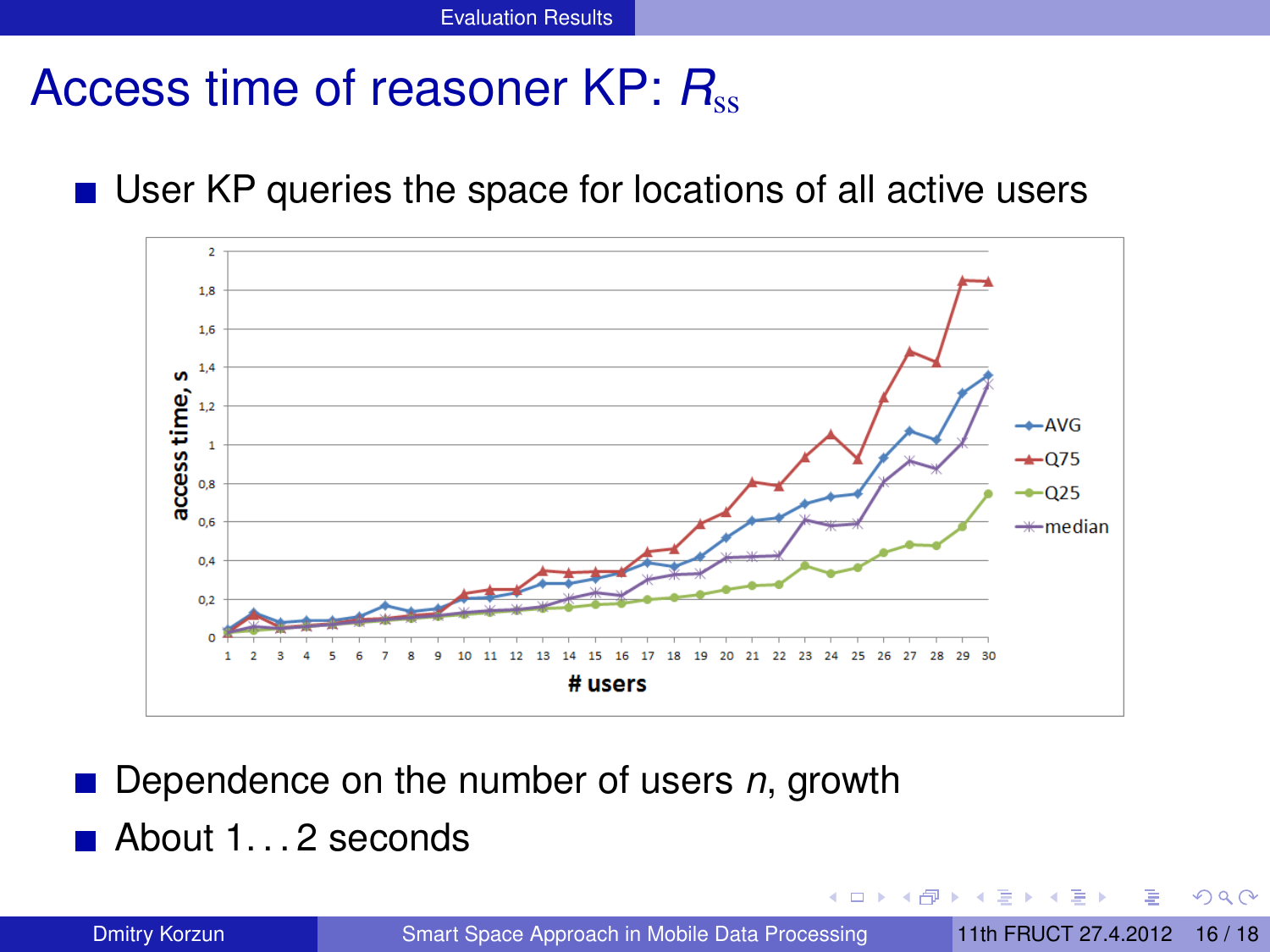## Local reasoning time:  $R_{\text{ren}}$

#### Reasoner KP analyzes queried data to find the users nearby



Dependence on the number of users *n*, essential growth as  $O(n^{1+\epsilon})$  for small 0  $<\epsilon<$  1

<span id="page-16-0"></span> $\blacksquare$  The worst-case scenario: reasoning is on the KP side